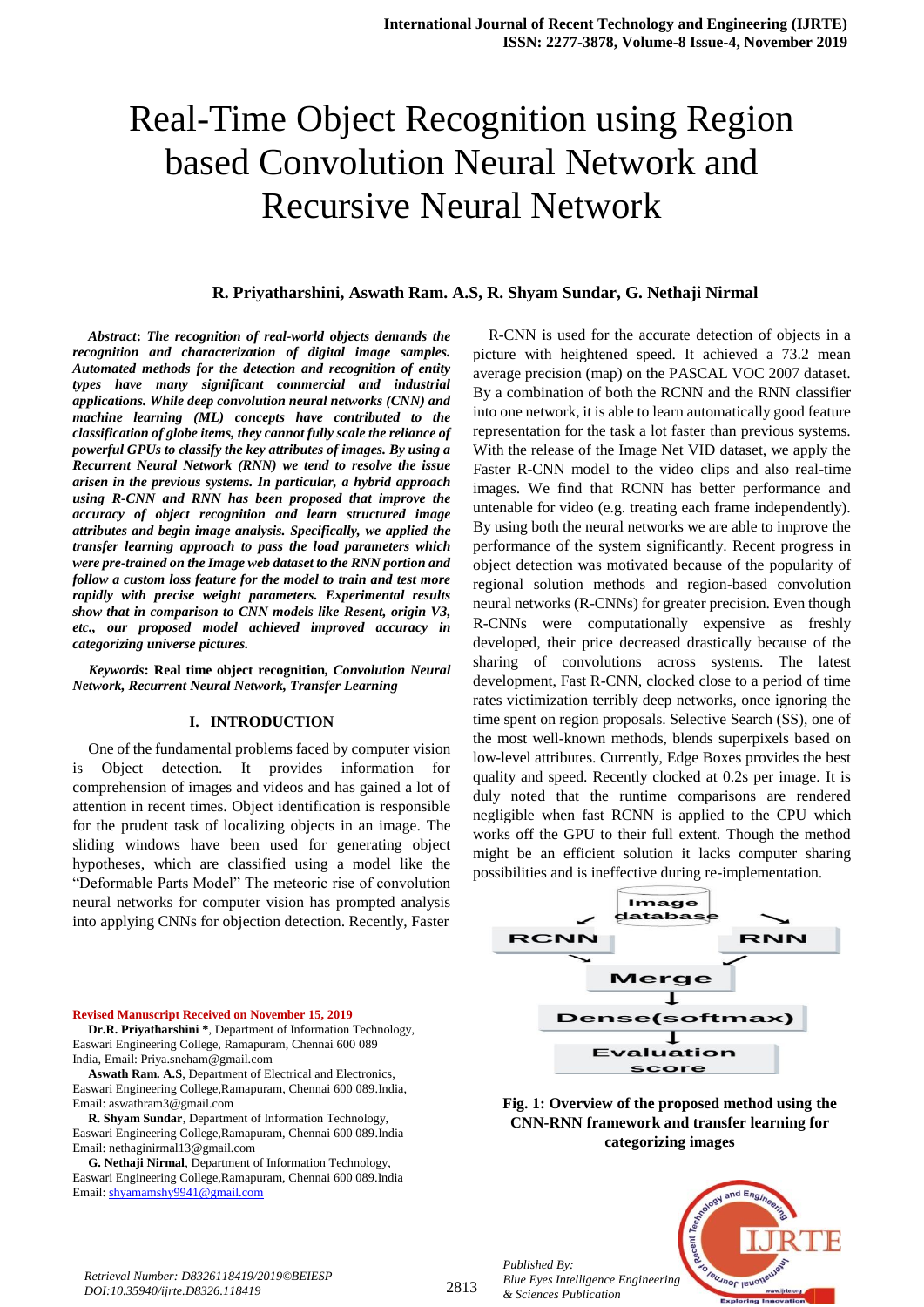## **II. LITERATURE SURVEY**

Real-time object recognition is achieved using Image Net in 2012, Krizhevsky et al. [1] reinvigorated of the image characterization and classification. Alex Net was being used before in the previous models. Deep learning performs well in image categorization tasks [2-5] which can be noted from its recent improvements. The proposed method uses the RCNN-RNN algorithm and tensor learning for categorizing real-world object images. We have put forward a system that combines both RCNN and RNN [6-7]. It combines the local attributes from the RCNN layer with the features from the RNN [8] to classify the image. The pre-trained CNN [9] model on the Image Net dataset and maintain its weight parameters are used.[2] The RCNN is frozen at the beginning and the RNN layer is loaded with the pre-trained data set.[2] The attributes from the RNN are extracted and by merging the RCNN and RNN we get the final image classification.[2] The parameters of the training data are constantly adjusted in order to improve the precision of RNN. In the end, all the layers are removed and the data is used as feedback for the CNN and RNN model. Then the results of the classification are shown with a Soft Ax [10]. We also retrain the CNN-RNN model to improve the accuracy and eventually achieve better results of the classification. The ease of extraction of relevant features and online recognitions yields better results than the previous methods [11]. The most important distinction is the detection of individual letters and the identification of the whole text. The latter is more difficult and perfect results for character recognition that have been obtained [12], [13] have never gone hand in hand with full lines of texts. Handwriting recognition is so diversified that it has multiple constraints. A hybrid technique of cluster generative statistical time warping is seen with a better dynamic time integration with HMM"s and merging, clustering and statistical time modeling into a single function space [2]. This could be done by pre-segmenting words into characters also referred to as the paradox of Sayre [20]. The existing system runs in GPU and fetches information from the main server every time for providing results. Our proposed system runs on a mobile GPU and fetches information from the trained data set which provides faster results.

# **III. METHODOLOGY**

Neural networks have become the trite concept nowadays because of the improvement in biotechnology. Neurons generally are like an individual perception of the entire input. They are organized together to achieve an apprehension of the object in the given field of view as done in [2]. RCNN extracts both the local and hidden attributes of the image that is sent in as input. Using Recurrent Neural Network for the processing of the sequence data can be beneficial. A normal neural network cannot handle digital image kind of sequential data because there is always a link between the input layer to the hidden layers to the final layer the serves as the output. A convolution-recursive deep model in 3D objects classification and categorization combines the Region convolution and recurrent neural networks (RCNN and RNN) into a single system. The RCNN layer of the system is used to learn low-level translation-invariant features in the given input image. This is then used as input for the multiple RNNs of the system to formulate complex attributes of the image. RNN

can be viewed as one of the most efficient systems that find combined working stages of CNN and highway networks. The output of the RNN is used as input for a recurrent LSTM (Long-short Term memory). Combining the RCNN and the Recursive Neural network system that is tuned based on the digital image dataset with critical weight parameters and attributes passed from one more RCNN that is already turned on the Image Net dataset. Both these models obtain comparatively better results that the pre-ordained or previously used system. Inspired from these results, we combined the RCNN and RNN model for classification and categorization of Real-world object images. We have hence named the model in this script as "RCNN-RNN". This method incorporates both the training and testing phase. The object image dataset undergoes the data pre-processing techniques which are after the RCNN model was pre-trained with the Image Net dataset. Following this step, a transmission learning method is applied to the system to boot up the RCNN layer. Succeeding after this all the CNN models are frozen and the training for RNN is progressed. In the meantime, Neural attention mechanisms are used to combine RCNN and RNN properties and attributes. The pre-processed sample images are sent as an output to the fine-tuned RCNN-RNN system during the testing phase, thereby obtaining the outcomes of the classification through a Soft Ax layer.



## **Fig. 2: CNN model proposed for the for fine-tuning on given image dataset**

## *A.* **Data preprocessing:**

*Published By:*

*& Sciences Publication* 

For refining the accuracy of the network model, the image dataset has to be refined; this can also reduce the over-fitting [2]. Matrix transformations are used to increase the number of images in the dataset rotation matrix algorithm is applied over the images in the dataset. However, rotating object images may reduce a trivial amount of their high-frequency attributes and shouldn"t bring about any changes in the abnormality/normality of a maximum number of the images. Equalization of samples improves the speed and accuracy of the training model which can overcome the prescient disadvantages.

**Teusnor leno** *Blue Eyes Intelligence Engineering* 

<sup>2814</sup> *Retrieval Number: D8326118419/2019©BEIESP DOI:10.35940/ijrte.D8326.118419*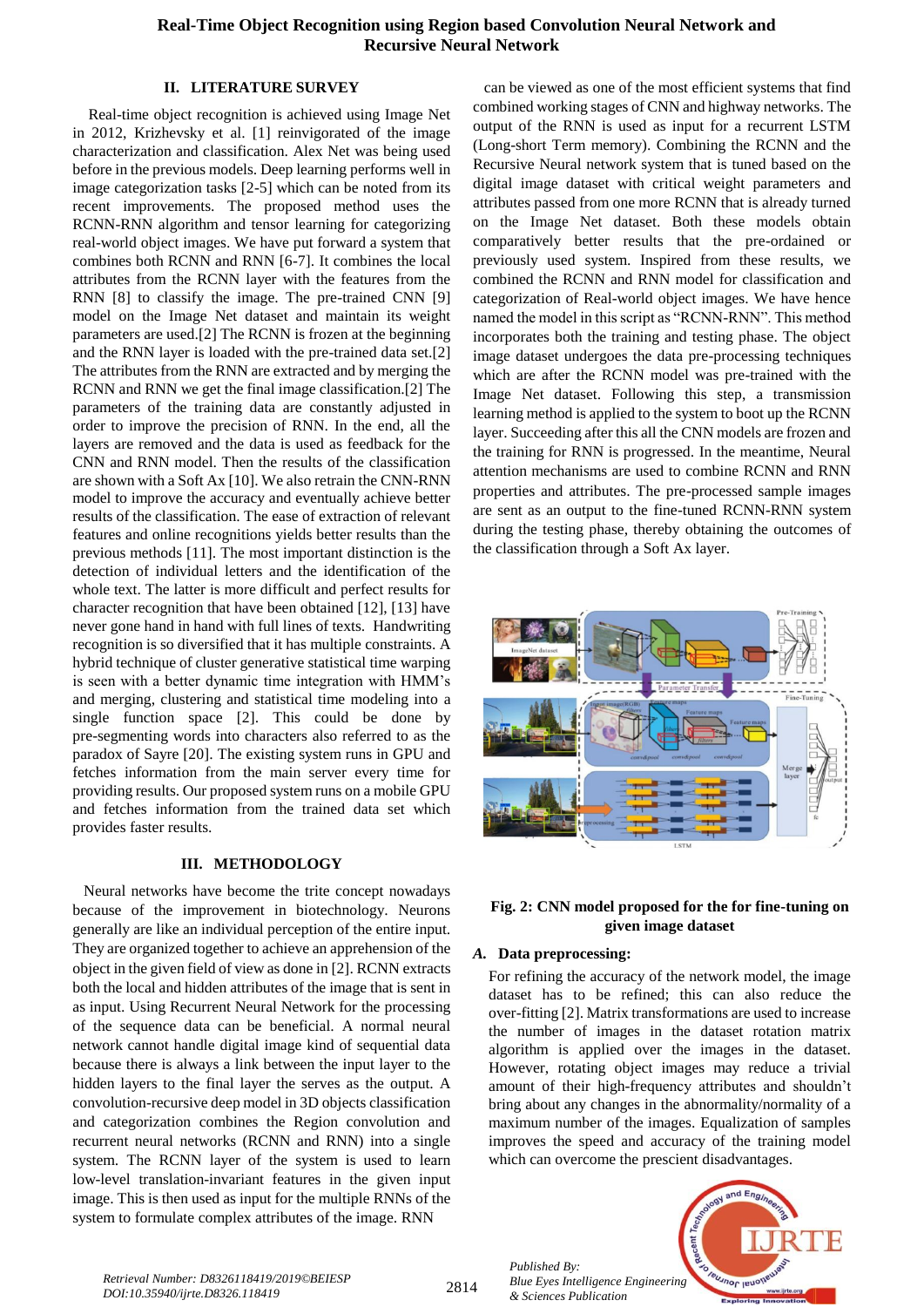

**Fig. 3: Process flow of the proposed system with Region-NET for providing RNN & Inverse RNN**



**Fig. 4: Object recognition of the system through the proposed system**

#### *B.* **Model development:**

The proposed model comprises of the following parts: an RCNN layer, RNN layers, and completely connected Soft Ax output layer. The end framework of the network model after all the design parameters are taken into consideration is given as follows.



**Fig. 5: flow chart of object recognition**

*1) PRE-TRAINEDCONVOLUTIONAL NEURAL NETWORK LAYER* 

The Region convolution neural network comprises of two layers, a pooling layer, and a convolution layer. The weighted parameters obtained from the pre-trained image dataset are used as the preliminary weights for the RCNN model. The initialization weights are obtained from the pre-processed image attributes.

#### *2)* REGION *CONVOLUTIONAL* LAYER

The crucial part of the CNN, the cardinal method used to calculate is by using the technique called convolution window with varying sizes so that we can perform regional convolution operation with the feature and attributes mapping of the previous computation layers. The Convolution window of various sizes usually slides in sequential order to the attribute map of the previous layers. The weight of the window generally used is  $3\times3$  or  $5\times5$ , and the number of weighted parameters of the convolution part also revised correspondingly. Each of the neurons present in the RCNN layer is processed through their convolution windows, which then leads to end result using the excitation function situated in the neural layer. The output is refined well-sequenced after processing in the RCNN layer.



**Fig.6: Image layer classification for R-CNN**

### *3)* POOL LAYER

The calculation procedure is more likely similar to the RCNN layer. A dominant difference seen is nothing but the sliding window present in the lower-lying layers is  $2 \times 2$ , and the sliding step for each of the layers is 2. The feature map gets halved than their predecessor because of the condition due to which convolution weights and the speed of the Neural can be reduced to a great extent [3], the more the number of training data presents the better is the speed of the process overall. Meanwhile, this also enables the model to be more adaptive and susceptible to be trained to scale the image changes. Three input doors are placed in the cell, a forgotten gate, and an output gate as in [2]. Messages passed through the LTSM are easily judged by using rules which is advantageous for us. Finally, the inconsistent data will be thrown out by the Oblivion Gate.



**Fig. 7: Roi pooling representation**



*Published By:*

*& Sciences Publication*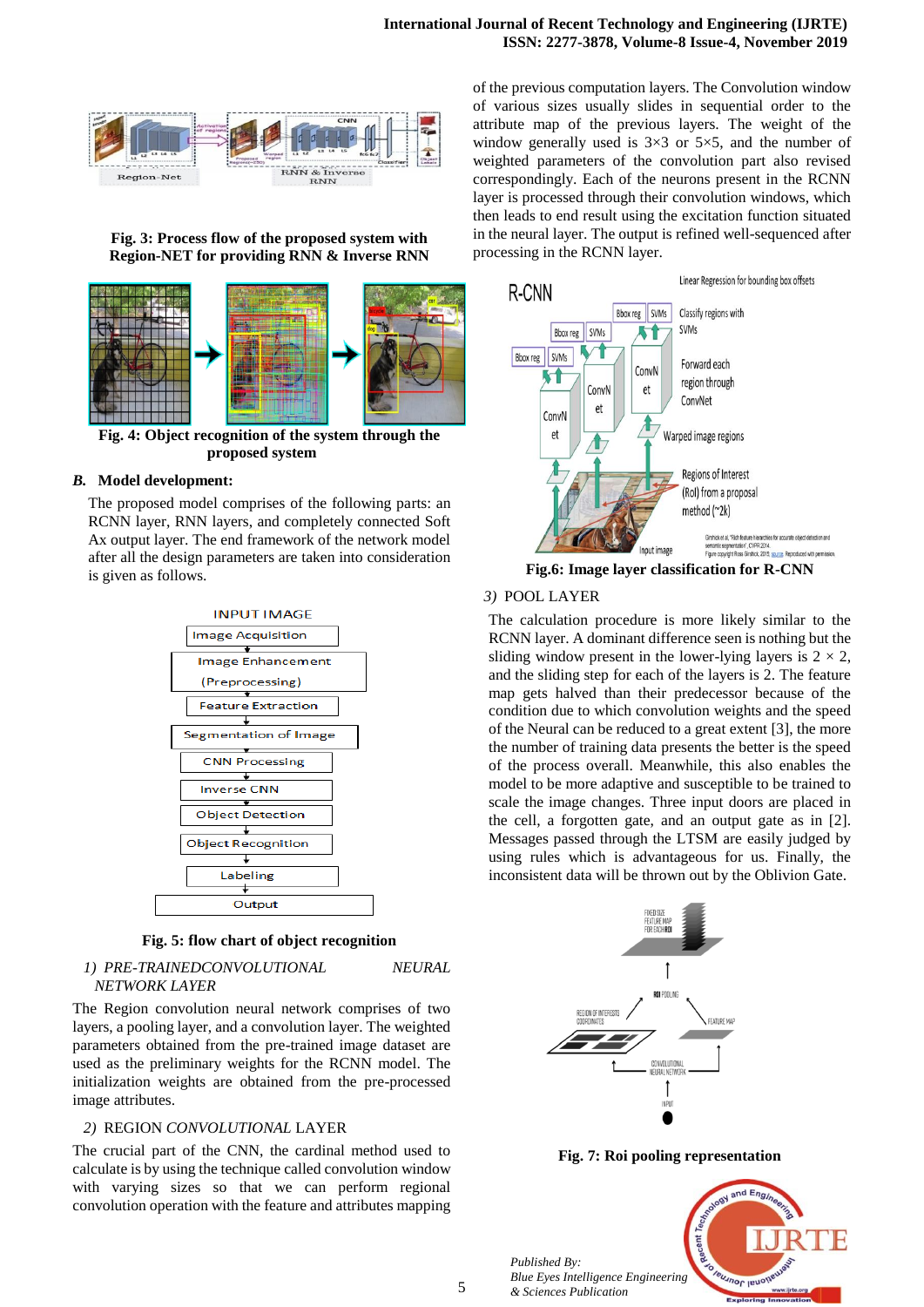## 4) *RNN LAYER*

The RNN and CNN layers contain 3 sub-layers each: an input layer, a hidden layer and then an output layer. The connections between the layers play an important role. The input and the hidden layer are connected through the network and the hidden layer output is used as the input for the upcoming output layer. To turn the process dynamic, the output layer is again fed back into the adjacent hidden layers. This model closely mimics the biological nervous system and so the RNNs are cyclic networks with recurrent nature. In the following paper, we use the LTSM recurrent neural model(Long term short Term) which is depicted in the picture below,



**Fig. 8:** *bidirectional LSTM structure shown in the preceding figure (X indicates input data node, Y indicates the output node), X and Y combining forward and backward to form bi-directional LSTM. HYBRID (RCNN\_RNN) ALGORITHM FOR REAL WORLD OBJECT DETECTION*

*STEP1: Recognition of image.*

$$
STEP2: Image acquisition and preprocessing occurs.
$$
  
\n
$$
FOV_x = 2. \tan^{-1} \left( \frac{\text{width of sensor/2}}{f} \right)
$$
  
\n
$$
FOV_y = 2. \tan^{-1} \left( \frac{\text{width of sensor/2}}{f} \right)
$$
  
\n(1)  
\n(2)

*FOV= field-of-view FOV x = field of view in horizontal direction FOV y =field of view in a vertical direction f = focal length*

#### *STEP3: Feature extraction and pooling of images occur.*

Layer = averagePooling2dLayer (pool Size) Layer= averagePooling2dLayer (pool Size, Name, Value)

*STEP4:* Convolution processing and Inverse Convolution neural network processing occurs

$$
R_{Learn} = \underset{R_{\theta} = \theta \in \phi}{\arg \ min} \sum_{n=1}^{N} f\left(x_n, R\theta\left(y_n\right)\right) + g(\theta)
$$
\n<sup>(3)</sup>

$$
f = cost function and regularizationarg min = optimizationxn, yn = training setR0= $\theta \in \phi$ =network architecture
$$

STEP5: Detection, Recognition, and Labeling of an object occur.

Detection:

$$
s = \log\left(\frac{OH(R, G, B)}{NH(R, G, B)}\right)
$$
\n(4)

OH- Object histogram NH- Non- object histogram

STEP6: Recognizing image and the labeled image are displayed on the screen.

#### **IV. EXPERIMENT AND RESULTS**

The experiments were carried out with this model to get the exact figures and accurate results. The detailed experimental procedure and the model descriptions are given as follows:

The model comprises of 2 main part: The RCNN part that uses exception model and transfers learning methodology; and then the RNN section that employs the bidirectional LSTM. This part is trained using both the sections: First where all of the RCNN layers are frozen and the classification layers and RNN networks are schooled. The whole scheme of the model is to detect, recognize and categorize real-world images. Exception LSTM is run in the Tensor flow framework by employing an NVIDIA Tesla k40s GPU with 12GB of memory. In order to show our model's superiority in image classifications, we used the following models for conducting the experiment and compare experimental results with our dataset.

ResNet50, Exception, InceptionV3, ResNet50- LSTM, Exception-LSTM, and InceptionV3-LSTM

With this, the experimental setup is built and the environment is set up for the training of the RCNN-RNN.

Image Dataset is derived from multiple sources and is collectively put under a single unit. The unit is constantly refreshed with a new set of images and the attributes of the images are changed periodically to test the flexibility of the model.

#### *A. Experimental setup:*

*Published By:*

*& Sciences Publication* 

The raw data is retrieved from the Image net dataset and some publicly available datasets. We get a new dataset consisting of 2, 00,000 images of objects (JPEG), which is then divided as training and test images, respectively. In the dataset there a wide range of object images which include airplane, dog, cat, table, spoon, etc.



<sup>2816</sup> *Retrieval Number: D8326118419/2019©BEIESP DOI:10.35940/ijrte.D8326.118419*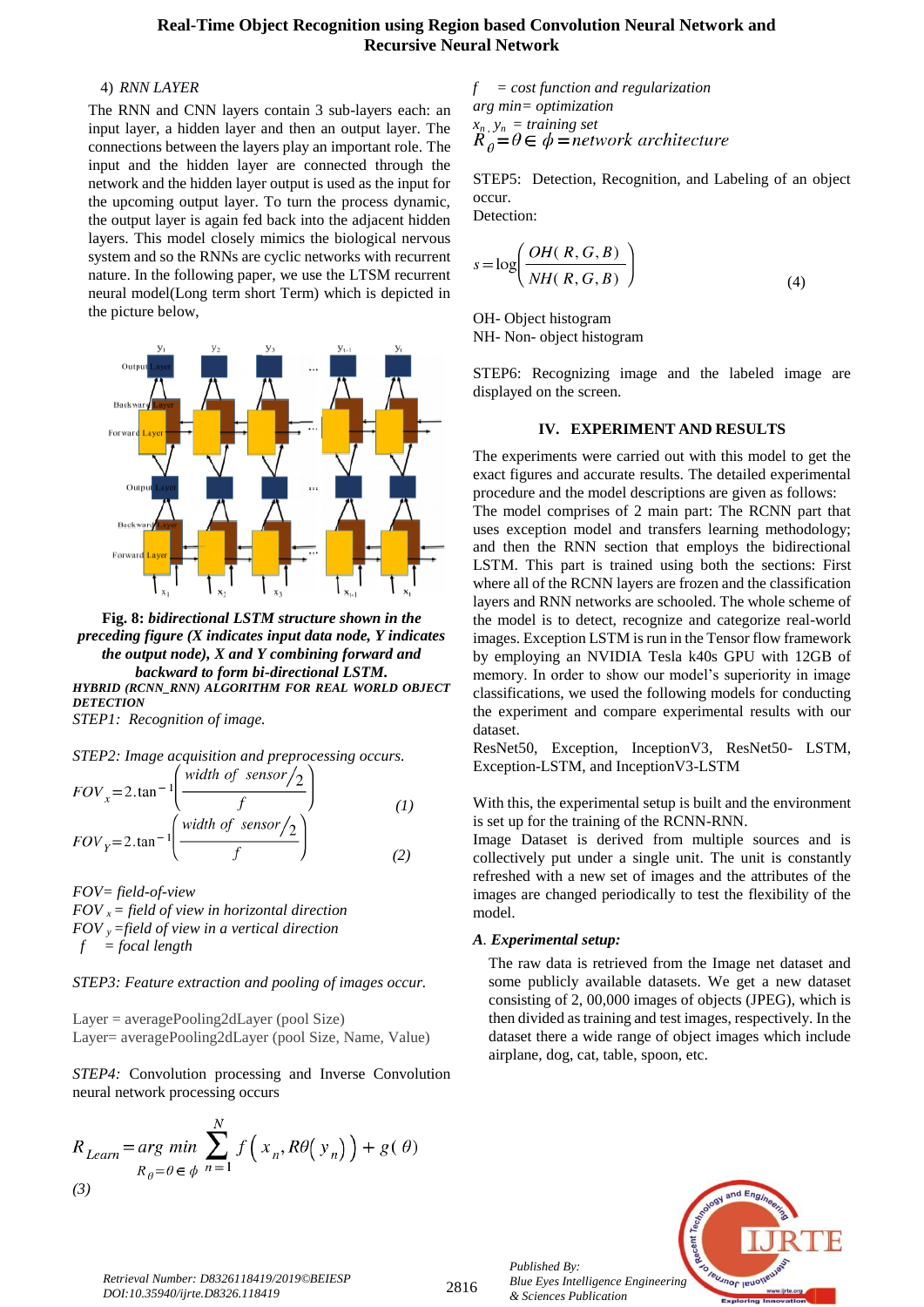

**Fig. 9: data sample**



**Fig. 10: attributes of the data sample**

*B. Experiment Results:*



**Fig.11: Detection and labeling of image**

## *C. performance measures:*

Table1: the above performance measure table is calculated by the equation from eq.5- eq.10

| $\frac{0}{0}$       | <b>BBS</b> | W4   | <b>SGM</b> | <b>MGM</b> | <b>RCNN</b><br>&<br><b>RNN</b> |
|---------------------|------------|------|------------|------------|--------------------------------|
| Perfect             | 84.2       | 81.7 | 86.7       | 84.9       | 91.19                          |
| Detections          |            |      |            |            |                                |
| in<br>Failures      | 12         | 9.61 | 11.3       | 13.2       | 8.3                            |
| detection           |            |      |            |            |                                |
| in<br><b>Splits</b> | 2.91       | 5.41 | 0.21       | 1.92       | 0.31                           |
| detection           |            |      |            |            |                                |
| in<br>Merges        | 0.3        | 1.0  | 0.3        | 0.5        | 0.9                            |
| detection           |            |      |            |            |                                |
| Matching Area       | 64.7       | 50.4 | 61.9       | 61.3       | 78.8                           |

The performance measure is calculated by the equation from eq.5-eq.1

Basic Background Subtractions (BBS), W4, Single Gaussian Model (SGM), Multiple Gaussian Models (MGM), Region convolution neural network (RCNN)& Recursive Neural network(RNN)

1) Correct Detection (CD): regions detected are mapped to one and only region.

$$
precision = \frac{TP}{TP + FP}
$$
\n(5)

$$
Recall = \frac{TP}{TP + FN}
$$
\n<sup>(6)</sup>

 $TP = True Positive$  $TN = True Negative$  FP = False Positive FN = False Negative

2) Detection Failure (DF):

 $RPN =$  Severity X Occurrence X Detection (7)

3) Merge Region (M): many of the detected regions are associated with the ground truth region.

Img1=Image1; Img2=Image2; Img3=Combined Image;  $Img3 = [Img1 Img2]; % # Concatenate horizontally (8)$ 

4) Split Region (S): ground truth regions are linked with the number of detected regions.

mask=poly2mask  $(x, y)$  (9) 5) Matching Area (SM): when all conditions specified in 4,5 are satisfied simultaneously

$$
M(i) = \frac{R_i \cap R_j}{R_i \cup R_j} \tag{10}
$$

 $M =$  area of overlap  $M(i) = image sequence$ j= index of detected region  $R_i$ ,  $R_i$  = detected region



**Fig.12: the above graph shows the correct detections of the algorithm**



*Published By: Blue Eyes Intelligence Engineering & Sciences Publication*